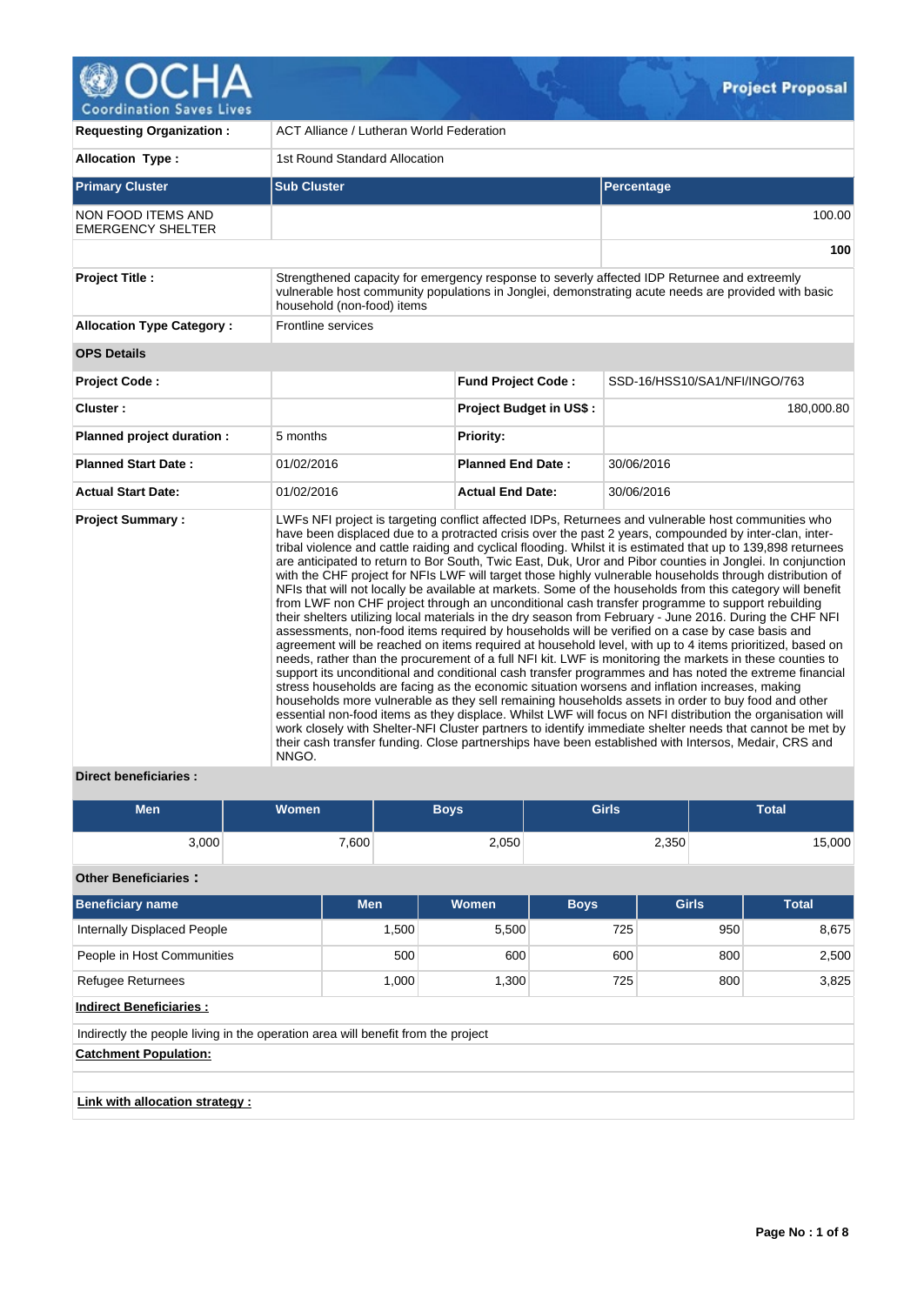LWFs NFI project is linked to the CHF Shelter-NFI Cluster Strategy prioritised needs for newly displaced IDPs and communities who have been affected by a confluence of crises, e.g. displacement, flooding and economic crisis, and who are without basic household items. The project is directly linked to prioritisation Activity 3 (frontline)support emergency response to people in deep field locations, with a particular focus on newly displaced and those who are affected by the confluence of violence, particurlay those in Jonglei, Greater Upper Nile, through responding to the greatest needs, wherever they may be based, on either a robust assessment, or in extreme cases based on an assumption on circumstances. LWF will utilise the recommendations of the cluster for specific items based on need, rather than full kit distributions as advised in the Cluster Strategy for 2016. LWFs NFI response is integrated within their Country Strategy for 2016 - 2020 whose first key pillar is emergency response and disaster risk reduction. LWF is integrating their response in three key sectors of the CHF Shelter-NFI, FSL and Emergency Education and will mainstream protection activities throughout. LWFs programme in Jonglei will also be supported by additional donor funding in Unconditional and Conditional Cash Transfer programming, DRR, Peacebuilding and Child Protection to ensure emergency needs are met as LWFs works towards building community resilience to mitigate and respond to the impact of natural and man made disasters.

## **Sub-Grants to Implementing Partners :**

| <b>Partner Name</b> | <b>Partner Type</b> | <b>Budget in US\$</b> |  |  |  |  |  |
|---------------------|---------------------|-----------------------|--|--|--|--|--|
|                     |                     |                       |  |  |  |  |  |

## **Other funding secured for the same project (to date) :**

| <b>Other Funding Source</b> | <b>Other Funding Amount</b> |
|-----------------------------|-----------------------------|
|                             |                             |

## **Organization focal point :**

| <b>Name</b>             | <b>Title</b>                    | Email                | Phone         |
|-------------------------|---------------------------------|----------------------|---------------|
|                         |                                 |                      |               |
| Alexandra Blaise Balmer | Programme Coordinator           | pro.ssd@lwfdws.org   | +211913167283 |
| <b>Belachew Deneke</b>  | Area Coordinator LWF<br>Jonglei | proz1.ssd@lwfdws.org | +211915372423 |
| <b>BACKGROUND</b>       |                                 |                      |               |

# **1. Humanitarian context analysis**

Bor South, Twic East, Duk, Uror and GPAA (Pibor) Counties Jonglei are vulnerable to natural disasters, politically motivated/inter-clan/tribal cattle raiding and conflict. Floods and droughts occur cyclically making Jonglei one of the 10 most fragile and food insecure. IPC September 2015, projects food insecurity of 120,000 individuals at emergency level, 425,000 crisis level, 620,000 stressed level 230,000 at minimal. 90% of the roads are impassable in the rainy season, which lasts 5-6 months. IDPs, Returnees and vulnerable host communities market access, livelihood opportunities, basic services and have not been able to plant or care for their animals, disrupting their normal coping mechanisms; living in spontaneous settlements seeking refuge along the River Nile, Toich/Swamp and collective centres/or living with host communities moving in cattle camps leading to lack of access to WASH and health services, insufficient access to food resulting in people foraging for grasses, leaves, water lilies to eat, leading to malnutrition, high morbidity and mortality and the potential for spreading of diseases (measles, cholera, malaria, hepatitis E, meningitis and kala-azar). Protection is a key concern acts of violence have been employed against vulnerable sections of society. Razing and destruction of civilian property, use of rape (women, girls, boys and men), torture, execution style killings, forced disappearances are amongst some of the means being used by different armed groups. Food insecurity and Nutrition is a result of protracted conflict which has affected the planting season in 2015, leading to abnormal migration of livestock, limited market functionality, high food prices, caused by rising inflation and depreciation of the local currency, diminishing purchasing power, depletion of household stocks and high cost of living. Limited income opportunities cause a further shift to less-stable low-income activities. Livestock Cattle, goats and shoats are sold for cash and in times of extreme duress slaughtered and consumed for food. Loss of cattle and in milk production due to diseases is raising the risk of malnutrition in pastoralist groups who rely on milk as an essential part of their diet, particularly for children and pregnant and lactating women (IBID). Sources of income from livestock and fishing have decreased from pre $\square$ crisis period while household incomes from remittances and loans have drastically increased (LWF and CARE Assessment, January 2015). Markets Poor road network, expensive fuel, unfavourable exchange rates and taxation all led to the poor integration of domestic markets, resulting in high and volatile prices and significant price differences between markets (LWF/Forcier Assessment, Twic East and Pibor October 2015). Natural Resource Management There is lack of knowledge of environmental protection, including the use of FES to better protect women and girls against the risk of sexual violence associated with collecting firewood. Challenges in access to forests for collection of firewood with high numbers of IDPs and Returnees integrated into more secure payams is depleting natural forestation. Shelter and NFI The Reach Project (September 2015) identified that IDPs in Awerial, Mingkamon, Lakes State reported that (lack of food 32%, Lack of security 82% and lack of assistance 39% were reasons for preventing their return to Bor South, Twic East, Duk. However, 60,200 returnees who originally fled from Jonglei have returned. 31.2% of those who return have sighted the need for shelter (Help Age 2015), having reportedly returned to their areas of origin without resettlement support. Returnee households have requested non food items such as kitchen sets, plastic sheeting, mosquito nets and sleeping mats as some of their most needed items (LWF Assessment Duk, Uror 2015). Those who have returned found their original shelters occupied, or destroyed due to their abandonment over the past 24 months.

#### **2. Needs assessment**

LWF will made rapid assessment to identify the most needy people/most vulnerable HHS who are in critical need of NFI s.

#### **3. Description Of Beneficiaries**

The direct beneficiaries are household from IDP, Returnee and vulnerable host communities that demonstrate acute needs; which have been severely affected by the conflict, have lost their assets or have become otherwise vulnerable due to the current economic inflation which has seen serious inflation and an increase in market prices. LWF will utilise their vulnerability criteria, focusing on gender mainstreaming to ensure households with specific vulnerabilities such as pregnant and lactating women, people with chronic illness such HIV/AIDs, physical disabilities and children who require additional protection such as boys and girls are targeted.

#### **4. Grant Request Justification**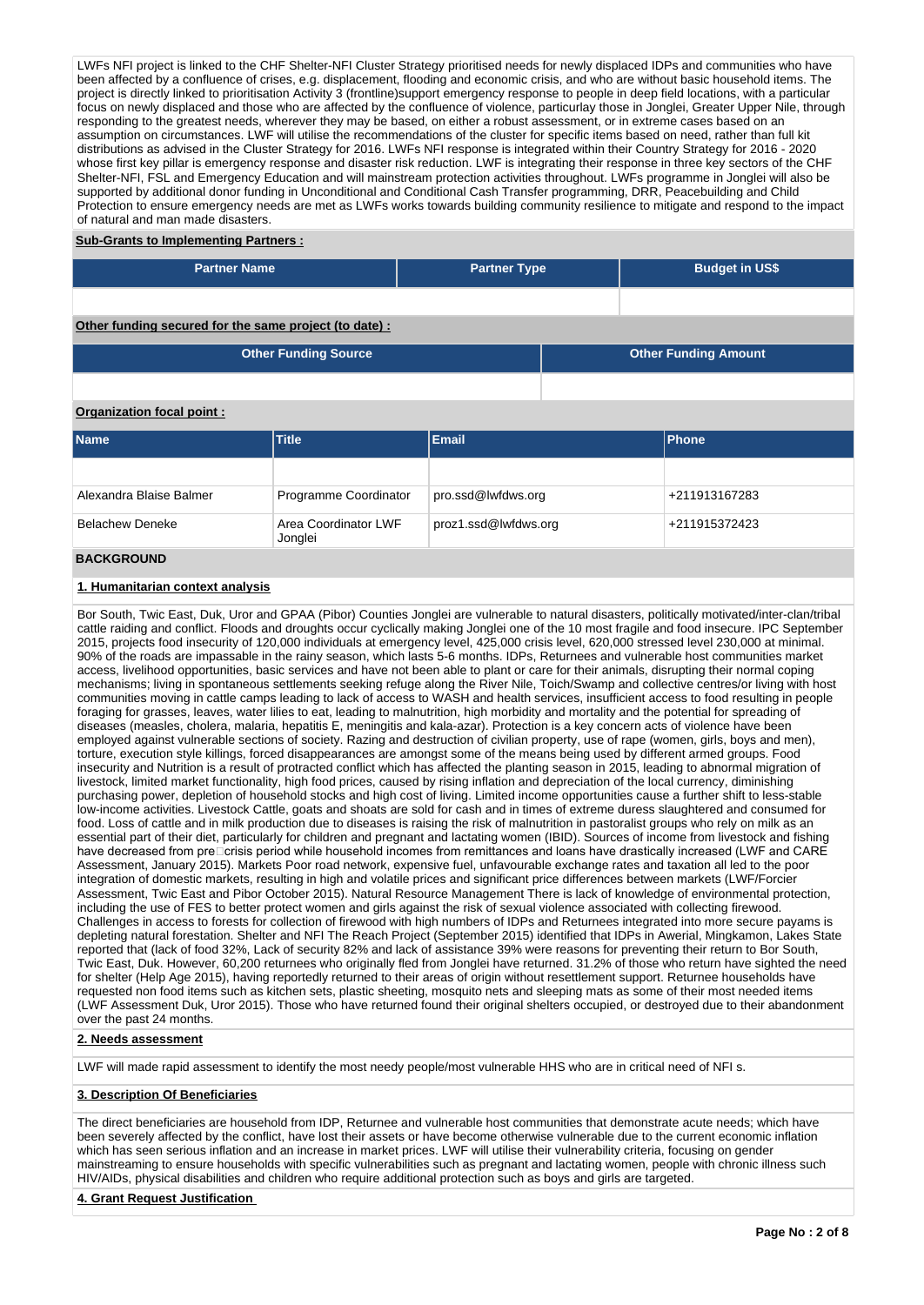LWF seeks CHF funding through the Shelter-NFI Cluster in order to scale up and strengthen its response in the delivery of life-saving NFIs and emergency shelter materials to conflict displaced and returning populations in Twic East, Duk, Bor South and Uror Counties. LWF has ten years of experience in reaching displaced populations and supporting returns in hard-to-reach areas both during the crisis which began in December 2013 to date and previously when returnees came back to Jonglei after the CPA and the Country's Independence was reached. LWF recognises the protacted crisis that IDPs, Returnees and Host communities are facing and whilst activites on resileince building have begun and the acute needs of affected populations and further deterioration of their livelihoods conditions compounded by economic insecurity, has left the displaced without access to markets and cash, compromising their normal coping mechanisms. LWF's implemented a Shelter-NFI project in Jonglei over 2014 - 2015 with CHF funding and has participated in regular Cluster meetings both at State level in Bor and at National level in Juba. LWF is committed to strengthening capacity will improve the timeliness and quality of assessments and targeting of the most deserving households so as to achieve faster recovery, by utilising the recommended Cluster monitoring and evaluation tools and partnering with agencies to improve the quality of post distribution monitoring.

#### **5. Complementarity**

### **LOGICAL FRAMEWORK**

#### **Overall project objective**

Coordinatied delivery of life-saving non food items, with a focus on those with the most acute needs

| <b>NON FOOD ITEMS AND EMERGENCY SHELTER</b>                                                                                                 |                                                                                                                   |                                 |  |  |  |  |  |  |
|---------------------------------------------------------------------------------------------------------------------------------------------|-------------------------------------------------------------------------------------------------------------------|---------------------------------|--|--|--|--|--|--|
| <b>Cluster objectives</b>                                                                                                                   | <b>Strategic Response Plan (SRP) objectives</b>                                                                   | <b>Percentage of activities</b> |  |  |  |  |  |  |
| CO1: Populations most in need have access<br>to life-saving non-food items through the<br>coordinated delivery of needs-based<br>assistance | HRP 2016 SO1: Save lives and alleviate<br>suffering through safe access to services and<br>resources with dignity | 100                             |  |  |  |  |  |  |

**Contribution to Cluster/Sector Objectives :** Increased access to essential basic household items for severely affected men, women, boys and girls, who are assessed with acute needs, identifying IDPs and returnees provided are provided with NFIs that are pre-positioned and distributed in a timely, effective and efficient manner, where beneficiaries are included in the registration, verification and selection and distribution process to ensure transparency and accountability of the core humanitarian and sphere standards.

#### **Outcome 1**

Access to essential basic NFI items, for severely affected men, women, boys and girls of IDPS, Returns and Host communities, have increased

# **Output 1.1**

## **Description**

3000 households provided with NFI kits

#### **Assumptions & Risks**

#### Assumption:

Safe Access to IDPs, Returnees and Vulnerable Host Communities to assess, verify, register, distribute and monitor NFI distribution. Risks:

The current political and economic crisis continues even after the formation of Transitional Government of National Unity (TGONU) with the following consequences to personnel, organizational assets and humanitarian goods respectively: 1) Increased threat to safety of staff 2) Looting of goods and organizational assets including partner compounds, exposing staff to personal safety risks.

#### **Activities**

### **Activity 1.1.1**

Conduct a needs assessment - targeting each of the 5 counties (pending the acute needs)

#### **Activity 1.1.2**

Identify, verify and register target benificaries

#### **Activity 1.1.3**

Transportation/Pre-positioning of NFI kits to distribution sites in a timely and efficient manner (NFI kits to be provided through the Shelter-NFI Cluster IOM pipeline)

#### **Activity 1.1.4**

Distribute NFI kits to the target benificaries

## **Activity 1.1.5**

#### Conduct Post Distribution Monitoring

## **Indicators**

|                                                                                  |                                                |                                       | <b>End cycle beneficiaries</b> |              |                | End<br>cycle |               |  |  |  |
|----------------------------------------------------------------------------------|------------------------------------------------|---------------------------------------|--------------------------------|--------------|----------------|--------------|---------------|--|--|--|
| Code                                                                             | <b>Cluster</b>                                 | <b>Indicator</b>                      | <b>Men</b>                     | <b>Women</b> | ∣ Boys Girls ∣ |              | <b>Target</b> |  |  |  |
| Indicator 1.1.1                                                                  | NON FOOD ITEMS AND<br><b>EMERGENCY SHELTER</b> | Frontline # of people served with NFI | 3,000                          | 7,600        | 2,05           | 2,35         | 15.000        |  |  |  |
| <b>Means of Verification:</b> Registration, verification and distribution lists. |                                                |                                       |                                |              |                |              |               |  |  |  |
| <b>Additional Targets:</b>                                                       |                                                |                                       |                                |              |                |              |               |  |  |  |
| M&R                                                                              |                                                |                                       |                                |              |                |              |               |  |  |  |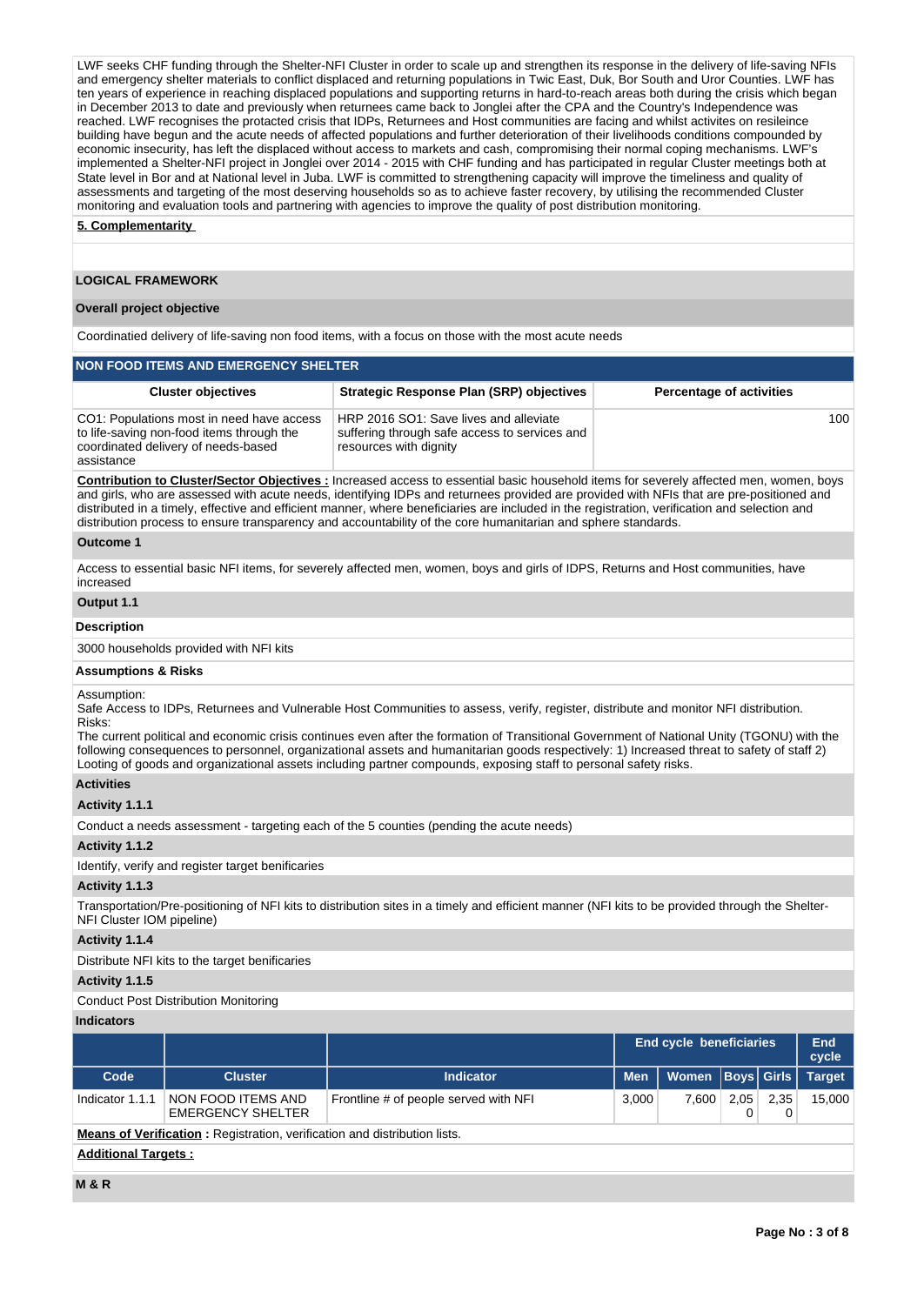#### **Monitoring & Reporting plan**

LWF has in place programmatic, logistics and financial processes of verifying the proper application of project inputs and the completion of planned activities. Distribution reports will be prepared following every NFI distribution exercise including a signature or thumb print of the recipient and these will be checked against the detailed beneficiary registration list compiled. Post-distribution exercise and written reports will be used to verify the effectiveness of the targeting criteria, the usefulness of the NFI kits/materials provided, implementation of the LWF approaches including on the cross-cutting issues, and if the expected results of the project are achieved or not.

A detailed work plan and the reporting schedule for this project will be developed and monitored regularly, on a weekly, monthly and quarterly basis, to check if the progress is as expected or not and to make necessary adjustments. Monthly reports detailing the number of NFI kits/ES distributed and highlighting additional needs for the pipeline will be submitted to the State and National NFI/ES Cluster Coordinators. Monitoring visits will be conducted by the NFI/ES Officer, Area Coordinator and other members of senior management at least every Month and the findings used to inform/adjust implementation and also to report to the LWF Country Management Team, the NFI/ES Cluster and to CHF.

LWF will also undertake inter-agency assessments/verifications where possible prior to distribution and also invite and participate in interagency monitoring visits under the auspices of the NFI/ES Cluster. This is to enhance accountability and transparency and also synergy in order to achieve the cluster objectives collectively.

At the beneficiaries level LWF will facilitate formation of CRM (Community Response Mechanism) that will inform and provide feedback about the appropriateness, targeting and effectiveness of the assistance provided to both IDPs, Returnees and the host communities. The feedback provided will inform the project review process.

#### **Workplan**

| <b>Activitydescription</b>                                                                                                                                                                     | Year |   |   |   | 5 | 6 <sup>1</sup> | $\overline{7}$ | 8 <sup>1</sup> |  | 9 10 11 12 |
|------------------------------------------------------------------------------------------------------------------------------------------------------------------------------------------------|------|---|---|---|---|----------------|----------------|----------------|--|------------|
| Activity 1.1.1: Conduct a needs assessment - targeting each of the 5 counties<br>(pending the acute needs)                                                                                     | 2016 | X |   |   |   |                |                |                |  |            |
| Activity 1.1.2: Identify, verify and register target benificaries                                                                                                                              | 2016 | X | x |   |   |                |                |                |  |            |
| Activity 1.1.3: Transportation/Pre-positioning of NFI kits to distribution sites in a<br>timely and efficient manner (NFI kits to be provided through the Shelter-NFI Cluster<br>IOM pipeline) | 2016 |   | X | Χ |   |                |                |                |  |            |
| Activity 1.1.4: Distribute NFI kits to the target benificaries                                                                                                                                 | 2016 |   |   | X | Χ |                |                |                |  |            |
| Activity 1.1.5: Conduct Post Distribution Monitoring                                                                                                                                           | 2016 |   |   |   | X | X              |                |                |  |            |

## **OTHER INFO**

## **Accountability to Affected Populations**

Implementation of the overall project will be based on the principle of accountability and transparency particularly financial accountability to the right holders/affected population and duty bearers. The LWF will implement the project with organized community compliant response mechanism to insure the satisfaction of the beneficiaries and the affected population.

#### **Implementation Plan**

LWF is frontline implementer of this NFI project. LWF has Jonglei Field coordination office at Panyagor, and sub office in Bor. Jonglei field office coordinates the operation i.e the project main team (including program and logistic support) placed in Panyagor and Bor. The project team will work in Twic East and Duk by moving from Panyagor. For Operation in Bor the team mobilized based at Bor. For Uror and Pibor the movement can be from Juba or Bor (as condition allows), with mandate of coordination from Jonglei field office and regular support from Country Office (Juba).The field of team will develop detailed implementation plan which will guide what to do where and who by whom. The detailed plan will be shared to cluster level to ensure that the plan will be in line with the cluster plan. The field office, project team will work on day to day implementation of the project, this team will report weekly to area coordinator. The area coordinator, finance officer and PME officer will assure communication with country office, and clusters at state level. LWF programme coordinator will inform and ensure with cluster partner and the humanitarian coordinator and fund manager of the status of the project. The project implementation will also coordinate with other emergency response projects to effectively use the staff and available resources/logistics.

#### **Coordination with other Organizations in project area**

| Name of the organization                            | Areas/activities of collaboration and rationale                                                                                                                                                                                                                                                     |
|-----------------------------------------------------|-----------------------------------------------------------------------------------------------------------------------------------------------------------------------------------------------------------------------------------------------------------------------------------------------------|
| <b>CRS</b>                                          | in distribution of NFI material, as CRS working in different operation<br>including NFI in Twic East, Duk, Uror, Bor and Pibor, LWF closely<br>with CRS work to avoid duplication of efforts and increasing<br>coordination special at frontline level to improve deliver of the<br>emergency items |
| <b>INTERSOS</b>                                     | In Distribution of NFI material, in INTERSOS working in Jonglei, Bor<br>and Pibor, LWF closely with work to avoid duplication of efforts and<br>increasing coordination special at frontline level to improve deliver of<br>the emergency items.                                                    |
| CARE                                                | In areas of thematic areas of Shelter/NFI, FSL and Protection<br>including NFI in Duk, and Twic East                                                                                                                                                                                                |
| OXFAM-GB                                            | In areas of thematic areas of Shelter/NFI and WASH including NFI in<br>Duk, and Twic East                                                                                                                                                                                                           |
| <b>Environment Marker Of The Project</b>            |                                                                                                                                                                                                                                                                                                     |
| A: Neutral Impact on environment with No mitigation |                                                                                                                                                                                                                                                                                                     |
| <b>Gender Marker Of The Project</b>                 |                                                                                                                                                                                                                                                                                                     |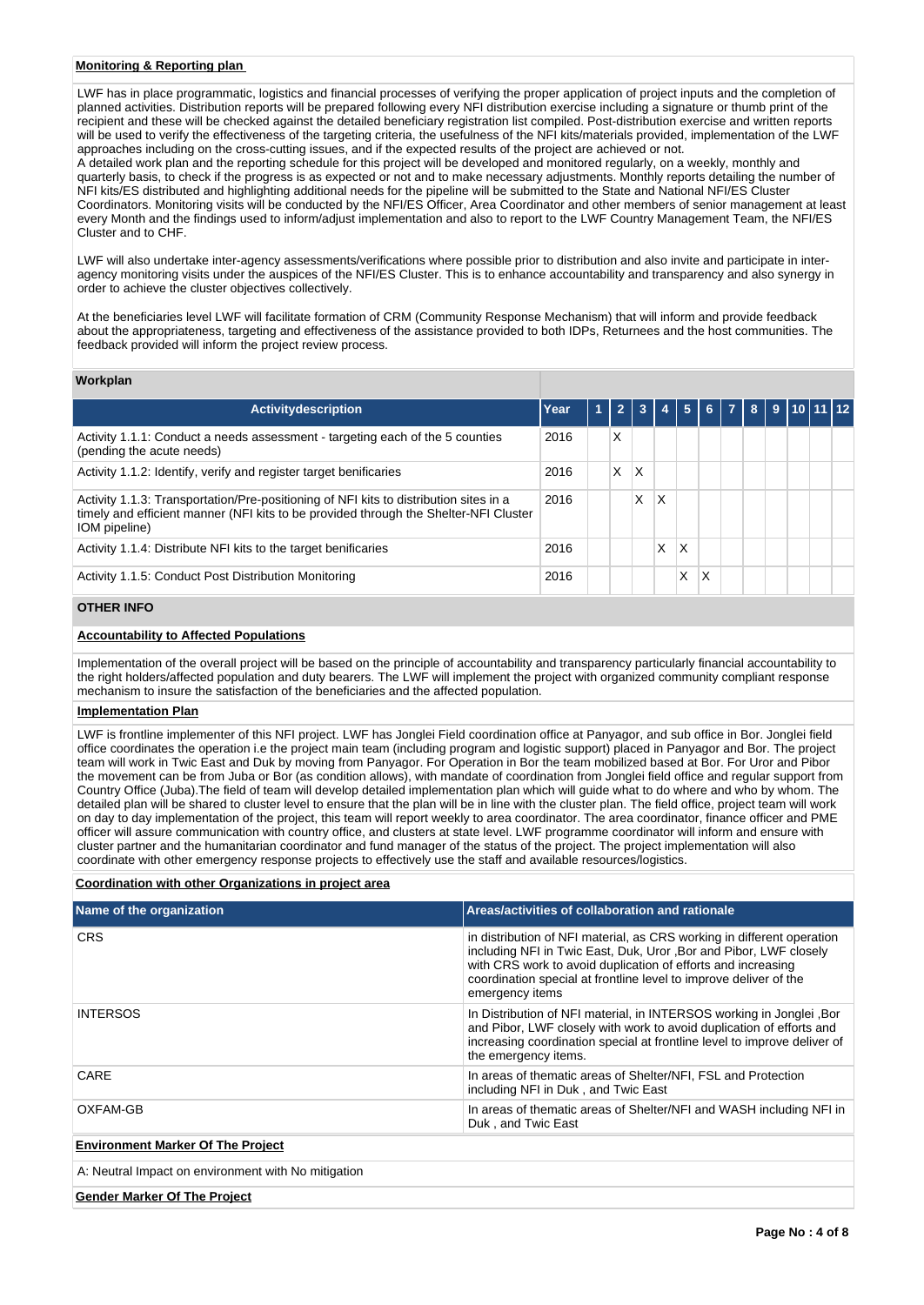## **Justify Chosen Gender Marker Code**

LWF seeks NFI CHF funding in order to scale up and strengthen its response in the delivery of life-saving NFIs to conflict displaced and returning populations in Twic East, Duk , Bor, Pibor and Uror Counties. These are all hard-to-reach areas since the crisis begun and the affected population risks further deterioration in their living and livelihoods conditions if they will not receive essential NFIs/ES materials alongside other life-saving assistance urgently. LWF's strengthen capacity will improve the timeliness and quality of assessments and targeting of the most deserving households so as to achieve faster recovery.

#### **Protection Mainstreaming**

This is going to be addressed through Right Based Approach: LWF is committed to RBA when planning, implementing, monitoring, and evaluating its projects. LWFs approach to RBA is not only to support the rights-holders to claim their rights, but also to support the dutybearers to fulfil their obligations. Working for improved accountability does not necessarily mean confrontation with the duty-bearers, but includes dialogue and support. LWF has strengthened their approach in Jonglei through the formation of the Cash Based Committees which has been an excellent example of Host Community, IDP, duty-bearers, religious leaders and representatives elected by the community coming together to identify, verify, promote and monitor and evaluate the cash transfer activities. LWF will build on this experience to strengthen other community led structures, especially in reference to accountability and managing the community led complaints response mechanism.

Using RBA to design and implement humanitarian emergency, and development projects, LWF will ensure all people involved have equal access to the process and its benefits. Special attention will be given to and include people in vulnerable situations in projects and make sure the projects do not contribute to discrimination. For example in Jonglei, among the groups that are at risk of discrimination in South Sudan are widows, orphans, people with disabilities, people living with HIV, the informed and aids child headed households. LWF is committed to identifying and including people living in vulnerable situations in each specific case and project. At the same time it is crucial to identify and build on people's strengths and assets, including natural, physical, financial, human and social assets.

LWF's approach to RBA is a way of working, which aims to: identify and address root causes of rights violations empower rights-holders to claim their rights and support duty-bearers to meet their obligations Within LWF's RBA moral duty-bearers are churches, civil society organizations, international organizations like LWF, and private companies.

#### **Country Specific Information**

## **Safety and Security**

The situation in South Sudan remains teetering between peace and war with levels of intolerance to diversity, continued displacement, pressure over resources and natural and man-made disasters that continue to thrive. The project implementation areas has been among the major insecure areas , LWF have risk management plan and security guideline in place to ensure the safety and security of project staff, project properties and commodities and to avoid risk on beneficiaries in relation to the project deliveries.

#### **Access**

# **BUDGET**

| Code | <b>Budget Line Description</b>                                                                                                                                                                   |   | D / S Quantity | <b>Unit</b><br>cost | <b>Duration</b><br><b>Recurran</b><br>ce | $\%$<br>charged<br>to CHF | <b>Total Cost</b> |  |  |  |  |
|------|--------------------------------------------------------------------------------------------------------------------------------------------------------------------------------------------------|---|----------------|---------------------|------------------------------------------|---------------------------|-------------------|--|--|--|--|
|      | <b>Staff and Other Personnel Costs</b>                                                                                                                                                           |   |                |                     |                                          |                           |                   |  |  |  |  |
| 1.1  | <b>Country Director</b>                                                                                                                                                                          | S | 1              | 8,160<br>.99        | 5                                        | 10%                       | 4,080.50          |  |  |  |  |
|      | Oversight of all LWF Programmes and Operations charged at 5% (salary, social security, medical)                                                                                                  |   |                |                     |                                          |                           |                   |  |  |  |  |
| 1.2  | Programme Coordinator                                                                                                                                                                            | S | $\mathbf{1}$   | 7,317<br>.00        | 5                                        | 10%                       | 3,658.50          |  |  |  |  |
|      | Oversight and Programme Coordination of all LWF Emergency, Development and Refugee Programme and Operations in<br>Jonglei, Unity and Upper Nile charged at 5% (salary, social security, medical) |   |                |                     |                                          |                           |                   |  |  |  |  |
| 1.3  | Finance Manager                                                                                                                                                                                  | S | $\mathbf{1}$   | 7,317<br>.00.       | 5                                        | 10%                       | 3,658.50          |  |  |  |  |
|      | Oversight of all LWF Project Budgets, Project Financial Management charged at 5% (salary, social security, medical)                                                                              |   |                |                     |                                          |                           |                   |  |  |  |  |
| 1.4  | Deputy Finance Manager                                                                                                                                                                           | S | 1              | 6,299<br>.03        | 5                                        | 10%                       | 3,149.52          |  |  |  |  |
|      | Oversight of all LWF Project Budgets and Accounting charged at 5% (salary, social security, medical)                                                                                             |   |                |                     |                                          |                           |                   |  |  |  |  |
| 1.5  | Area Coordinator                                                                                                                                                                                 | D | 1 <sup>1</sup> | 7,058<br>.00        | 5                                        | 10%                       | 3,529.00          |  |  |  |  |
|      | Oversight of all LWF Jonglei Emergency and Development Programmes and Operations charged at 10% (salary, social security,<br>medical)                                                            |   |                |                     |                                          |                           |                   |  |  |  |  |
| 1.6  | Programme Technical Quality Manager                                                                                                                                                              | S | $\mathbf{1}$   | 6,299<br>.03        | 5                                        | 10%                       | 3,149.52          |  |  |  |  |
|      | Oversight of LWF PMER System, Quality and Technical management and delivery of LWF projects in Jonglei, Unity and Upper<br>Nile charged at 10% (salary, social security, medical)                |   |                |                     |                                          |                           |                   |  |  |  |  |
| 1.7  | Project Monitoring and Evaluation Officer                                                                                                                                                        | D | $\mathbf{1}$   | 2,088<br>.00        | 5                                        | 10%                       | 1,044.00          |  |  |  |  |
|      | Oversight of Monitoring and Evaluation of Jonglei Projects - field based charged at 10% (salary, social security, medical)                                                                       |   |                |                     |                                          |                           |                   |  |  |  |  |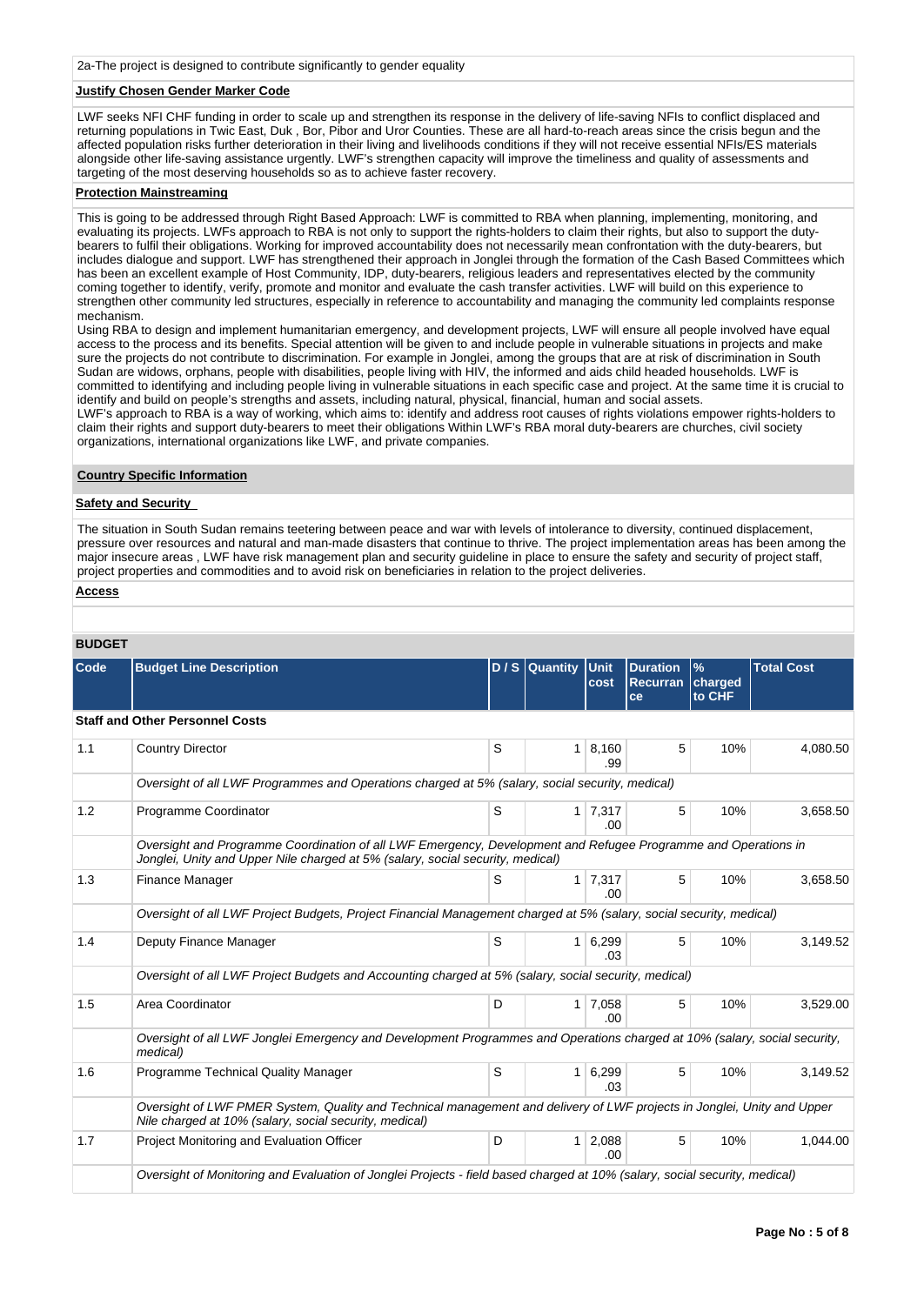| 1.8              | NFI Project Officer X2                                                                                                                                                                                                                                                                                                                                                                                                                                                | D |   | $2 \mid 1.494$<br>.00  | 5            | 20%  | 2,988.00  |
|------------------|-----------------------------------------------------------------------------------------------------------------------------------------------------------------------------------------------------------------------------------------------------------------------------------------------------------------------------------------------------------------------------------------------------------------------------------------------------------------------|---|---|------------------------|--------------|------|-----------|
|                  | NFI Project Officer Charged at 100% - direct to the project (salary, social security, medical)                                                                                                                                                                                                                                                                                                                                                                        |   |   |                        |              |      |           |
| 1.9              | <b>Logistics Assistant Uror</b>                                                                                                                                                                                                                                                                                                                                                                                                                                       | D |   | $1 \quad 1,058$<br>.14 | 5            | 100% | 5,290.70  |
|                  | Oversight of all logistical and transportation movement within Bor, Twic, East, Duk, Uror Pibor Jonglei and asset management<br>charged at 20% (salary, social security, medical)                                                                                                                                                                                                                                                                                     |   |   |                        |              |      |           |
| 1.10             | Finance Assistant Jonglei                                                                                                                                                                                                                                                                                                                                                                                                                                             | D |   | 1 996.0<br>$\Omega$    | 5            | 20%  | 996.00    |
|                  | Oversight of all financial and accounting management at project field level charged at 10% (salary, social security, medical)                                                                                                                                                                                                                                                                                                                                         |   |   |                        |              |      |           |
| 1.11             | Cook/Cleaner                                                                                                                                                                                                                                                                                                                                                                                                                                                          | D |   | 4 595.9                | 5            | 10%  | 1,191.82  |
|                  | 4 Cooks and Cleaners charged at 10% responsible for cooking and cleaning at LWF bases in Bor and Twic East (salary, social<br>security, medical)                                                                                                                                                                                                                                                                                                                      |   |   |                        |              |      |           |
| 1.12             | <b>Security Guards</b>                                                                                                                                                                                                                                                                                                                                                                                                                                                | D |   | 6 664.2<br>$\Omega$    | 5            | 10%  | 1,992.60  |
|                  | 6 Security Guards, responsible for security guarding of LWF compounds in Bor, Twic East and Duk - day and night duties (salary,<br>social security, medical)                                                                                                                                                                                                                                                                                                          |   |   |                        |              |      |           |
| 1.13             | <b>Driver</b>                                                                                                                                                                                                                                                                                                                                                                                                                                                         | D |   | $1 \mid 1,081$<br>.10  | 5            | 57%  | 3.081.14  |
|                  | 1 Vehicle Driver Twic East, Duk, Bor, Pibor charged at 57% (salary, social security, medical)                                                                                                                                                                                                                                                                                                                                                                         |   |   |                        |              |      |           |
| 1.14             | Liasion Officer Bor                                                                                                                                                                                                                                                                                                                                                                                                                                                   | D |   | $1 \mid 1,265$<br>.60  | 5            | 25%  | 1,582.00  |
|                  | Oversight of Cluster, INGO, NNGO, Authority relationship building in the Jonglei State Capital Bor charged at 10% (salary, social<br>security, medical)                                                                                                                                                                                                                                                                                                               |   |   |                        |              |      |           |
| 1.15             | Support Staff Juba                                                                                                                                                                                                                                                                                                                                                                                                                                                    | S |   | 1 17,66<br>0.00        | 5            | 7%   | 6,181.00  |
|                  | Support Staff Juba, basic salary, 17% national social security (salary, social security, medical)                                                                                                                                                                                                                                                                                                                                                                     |   |   |                        |              |      |           |
|                  | <b>Section Total</b>                                                                                                                                                                                                                                                                                                                                                                                                                                                  |   |   |                        |              |      | 45,572.80 |
|                  | <b>Supplies, Commodities, Materials</b>                                                                                                                                                                                                                                                                                                                                                                                                                               |   |   |                        |              |      |           |
| 2.1              | Assessment/Identification/Verification/Registration of target<br>group                                                                                                                                                                                                                                                                                                                                                                                                | D |   | 5 280.0<br>0           | 10           | 100% | 14,000.00 |
|                  | Need Assessment: Need Assessment in project areas estimate to cost 10,000 USD, 200 USD/ Per Trip for five counties and<br>payam in each county, 2 rounds of trips of assessment per county.<br>Identification/Verification/Registration of target HHS: the identification, verification and registration of beneficiaries in projects<br>areas estimate to cost 4,000 USD, 80 USD/ Per Trip for five counties and payam in each county, 2 rounds of trips per county. |   |   |                        |              |      |           |
| 2.2              | Transportation of relief items to Bor, Twic East, Duk, Uror and<br>Pibor                                                                                                                                                                                                                                                                                                                                                                                              | D | 0 | 0.00                   | 0            | 0%   | 0.00      |
|                  | Utilising the Logistics Cluster Transportation of NFIs                                                                                                                                                                                                                                                                                                                                                                                                                |   |   |                        |              |      |           |
| 2.3              | Loading and Off-loading Bor, Twic East, Duk, Uror and Pibor                                                                                                                                                                                                                                                                                                                                                                                                           | D |   | 8 350.0<br>0           | 8            | 100% | 22,400.00 |
|                  | Loading and offloading of NFIs items from receiving points/air strips of Pibor, Bor, and Mabiour to Twic East Pibor intervention<br>sites, Bor intervention sites, Twic East and Duk intervention Sites: offloading per trip estimated based 1MT=200 USD,<br>6MT=400USD, 2MT=300USD.took 350 USD as average for calculations                                                                                                                                          |   |   |                        |              |      |           |
| 2.4              | Transportation from Bor/Mabior/Poktap/Yuai and Pibor Airstrips   D                                                                                                                                                                                                                                                                                                                                                                                                    |   |   | 10 350.0<br>0          | 10           | 100% | 35,000.00 |
|                  | Transportation of NFIs items from receiving points/air strips of Pibor, Bor, and Mabiour to Twic East Pibor intervention sites, Bor<br>intervention sites, Twic East and Duk intervention Sites: Transportation for trucks per trip from Mabiour/Panyagor to<br>sites=350USD, from Mabiour/ Panyagor to Duk =700USD, from Bor to sites=350 USD, from Pibor Air strip to sites=350 per trip.                                                                           |   |   |                        |              |      |           |
| 2.5              | Post Distribution Monitoring                                                                                                                                                                                                                                                                                                                                                                                                                                          | D |   | $1 \, 3,500$<br>.00    | $\mathbf{1}$ | 100% | 3,500.00  |
|                  | Post Distribution Monitoring carried out at the end of the project - recommended to be undertaken with a NFI Cluster partner (an<br>example of this was when LWF Collaborated with PAH on a Shelter/NFI and WASH assessment in 2015).                                                                                                                                                                                                                                 |   |   |                        |              |      |           |
| 2.6              | Warehousing (where LWF Rubhalls are not available)                                                                                                                                                                                                                                                                                                                                                                                                                    | D |   | 1   400.0<br>0         | 5            | 100% | 2,000.00  |
|                  | Storage of items in transit/pre-distribution                                                                                                                                                                                                                                                                                                                                                                                                                          |   |   |                        |              |      |           |
|                  | <b>Section Total</b>                                                                                                                                                                                                                                                                                                                                                                                                                                                  |   |   |                        |              |      | 76,900.00 |
| <b>Equipment</b> |                                                                                                                                                                                                                                                                                                                                                                                                                                                                       |   |   |                        |              |      |           |
| 3.1              | Digital Camera                                                                                                                                                                                                                                                                                                                                                                                                                                                        | D |   | $1 \,   \, 348.0$<br>0 | 1            | 100% | 348.00    |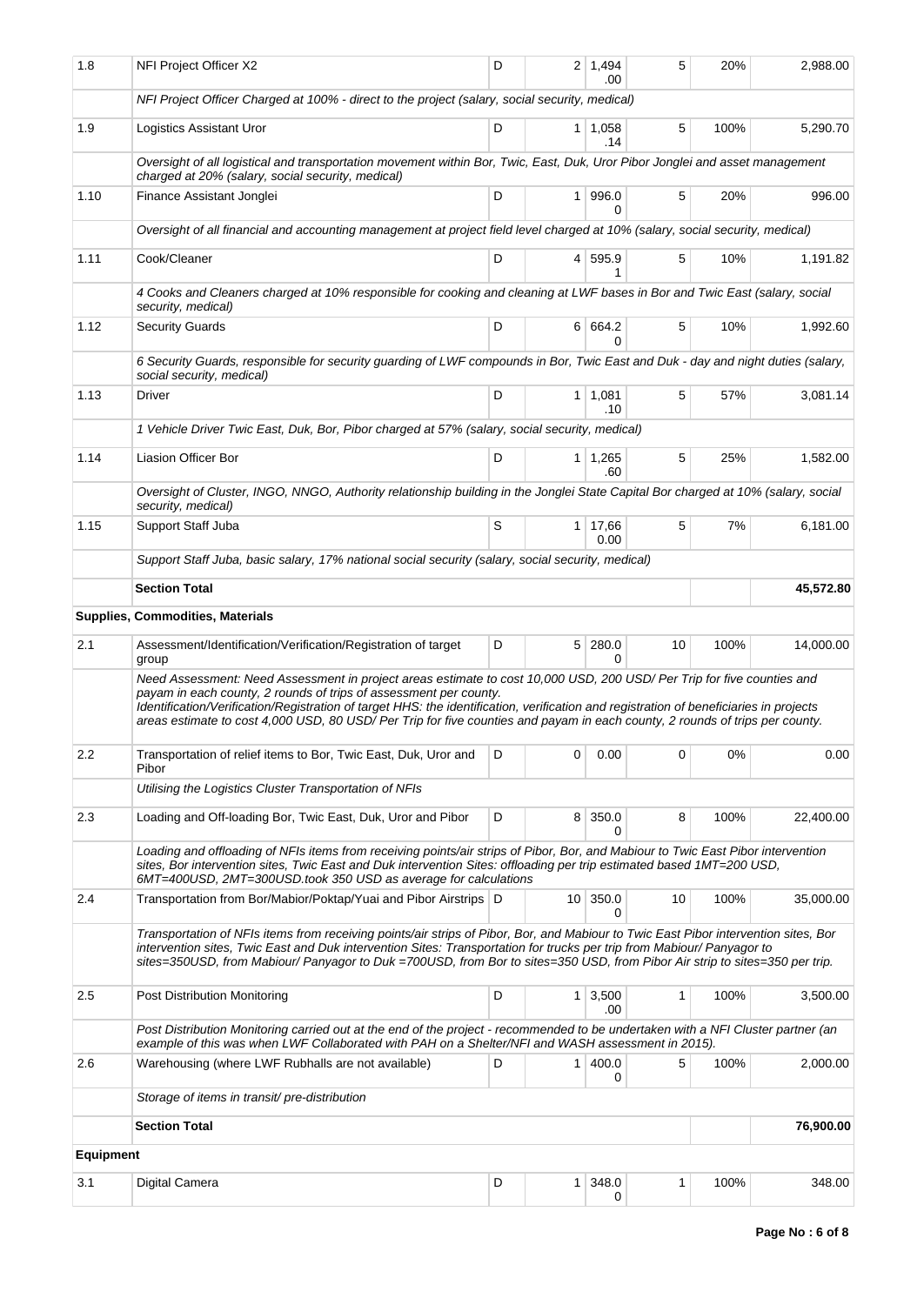|               | Digital Camera to document project implementation, assessment, verification, registration, distribution, post distribution<br>monitoring.                                                                                                    |   |                |                   |              |      |           |
|---------------|----------------------------------------------------------------------------------------------------------------------------------------------------------------------------------------------------------------------------------------------|---|----------------|-------------------|--------------|------|-----------|
| 3.2           | Laptop - Lenovo Core i5                                                                                                                                                                                                                      | D | 1 <sup>1</sup> | 2,000<br>.00      | $\mathbf{1}$ | 100% | 2,000.00  |
|               | Laptop to be used by the NFI Officer for documenting assessment, verification, registration, distribution and post distribution<br>monitoring reports.                                                                                       |   |                |                   |              |      |           |
|               | <b>Section Total</b>                                                                                                                                                                                                                         |   |                |                   |              |      | 2,348.00  |
| <b>Travel</b> |                                                                                                                                                                                                                                              |   |                |                   |              |      |           |
| 5.1           | Transport Costs (Air Travel Costs for staff, tickets) Juba - Bor -<br>Panyagor - Poktap - Yuai - Pibor) 12 rotations                                                                                                                         | D |                | 2 200.0<br>0      | 12           | 100% | 4,800.00  |
|               | Transport costs of staff travel from Juba and Bor to field locations Panyagor, Poktap, Yuai and Pibor                                                                                                                                        |   |                |                   |              |      |           |
| 5.2           | Staff per diem cost - field office                                                                                                                                                                                                           | D |                | 4   100.0<br>0    | 6            | 100% | 2,400.00  |
|               | Staff per diem during assessment, verification, distribution and post distribution monitoring                                                                                                                                                |   |                |                   |              |      |           |
| 5.3           | Staff per diem cost - Juba office                                                                                                                                                                                                            | D |                | 6 100.0<br>U      | 12           | 100% | 7,200.00  |
|               | Staff per diem during training and transit through Juba for flights to Youa and transit to Bor, Panyagor, Poktap, Pibor                                                                                                                      |   |                |                   |              |      |           |
| 5.4           | Staff accomodation - Juba                                                                                                                                                                                                                    | D |                | 6 110.0<br>0      | 12           | 100% | 7,920.00  |
|               | Staff accommodation for field staff during transit through Juba                                                                                                                                                                              |   |                |                   |              |      |           |
| 5.5           | Staff accomodation in Jonglei (Duk, Uror and Pibor)                                                                                                                                                                                          | D | 6              | 100.0<br>$\Omega$ | 20           | 100% | 12,000.00 |
|               | These are locations where LWF has limited operational basis and where LWF will utilise other ACT Alliance member compounds<br>or other INGO or NNGO partner bases for accomodation purposes during the implementation of project activities. |   |                |                   |              |      |           |
| 5.6           | 4 wheel vehicle fuel for 5 months for 2 vehicles                                                                                                                                                                                             | D | 2 <sup>1</sup> | 300.0<br>0        | 5            | 100% | 3,000.00  |
|               | Fuel for 5 months of the project                                                                                                                                                                                                             |   |                |                   |              |      |           |
| 5.7           | Fuel and lubricants for 5 months - motor bike for<br>implementation                                                                                                                                                                          | D | $\mathbf{1}$   | 25.00             | 5            | 100% | 125.00    |
|               | 5 months fuel and lubricants for motor bike                                                                                                                                                                                                  |   |                |                   |              |      |           |
| 5.8           | Spare parts for motor bike                                                                                                                                                                                                                   | D | 0              | 0.00              | $\mathbf 0$  | 0%   | 0.00      |
|               | Spare parts for motor bike                                                                                                                                                                                                                   |   |                |                   |              |      |           |
| 5.9           | Maintenance 1 project vehicle (4WD) LWF                                                                                                                                                                                                      | D | 2 <sup>1</sup> | 500.0<br>0        | 5            | 100% | 5,000.00  |
|               | LWF 4WD vehicle maintenance/service                                                                                                                                                                                                          |   |                |                   |              |      |           |
|               | <b>Section Total</b>                                                                                                                                                                                                                         |   |                |                   |              |      | 42,445.00 |
|               | <b>General Operating and Other Direct Costs</b>                                                                                                                                                                                              |   |                |                   |              |      |           |
| 7.1           | Monthly Subscription for Internet and PMER System                                                                                                                                                                                            | D | 2 <sup>1</sup> | 400.0<br>0        | 5            | 10%  | 400.00    |
|               | Monthly subscription for Internet and PMER system                                                                                                                                                                                            |   |                |                   |              |      |           |
| 7.2           | Communication                                                                                                                                                                                                                                | D | $\mathbf{1}$   | 381.0<br>0        | 5            | 100% | 1,905.00  |
|               | Telephone, radio, thuraya subcriptions                                                                                                                                                                                                       |   |                |                   |              |      |           |
| 7.3           | <b>Office Supplies and Stationary</b>                                                                                                                                                                                                        | D | $\mathbf{1}$   | 100.0<br>0        | 5            | 100% | 500.00    |
|               |                                                                                                                                                                                                                                              |   |                |                   |              |      |           |
| 7.4           | Generator/Fuel/ Repair and Maintenance                                                                                                                                                                                                       | D |                | 2 200.0<br>0      | 5            | 10%  | 200.00    |
|               | General maintenance and repair of generator and fuelling                                                                                                                                                                                     |   |                |                   |              |      |           |
| 7.5           | Storage/ Compound repair and maintenance Jonglei                                                                                                                                                                                             | D | 2              | 25,00<br>0.00     | 2            | 5%   | 5,000.00  |
|               | Managing stores, compound and maintenance of LWF Compounds in Bor, Twic East and Uror                                                                                                                                                        |   |                |                   |              |      |           |
| 7.6           | <b>Bank Charges</b>                                                                                                                                                                                                                          | D | $\mathbf{1}$   | 36.00             | 5            | 100% | 180.00    |
|               | Bank Charges, monthly                                                                                                                                                                                                                        |   |                |                   |              |      |           |